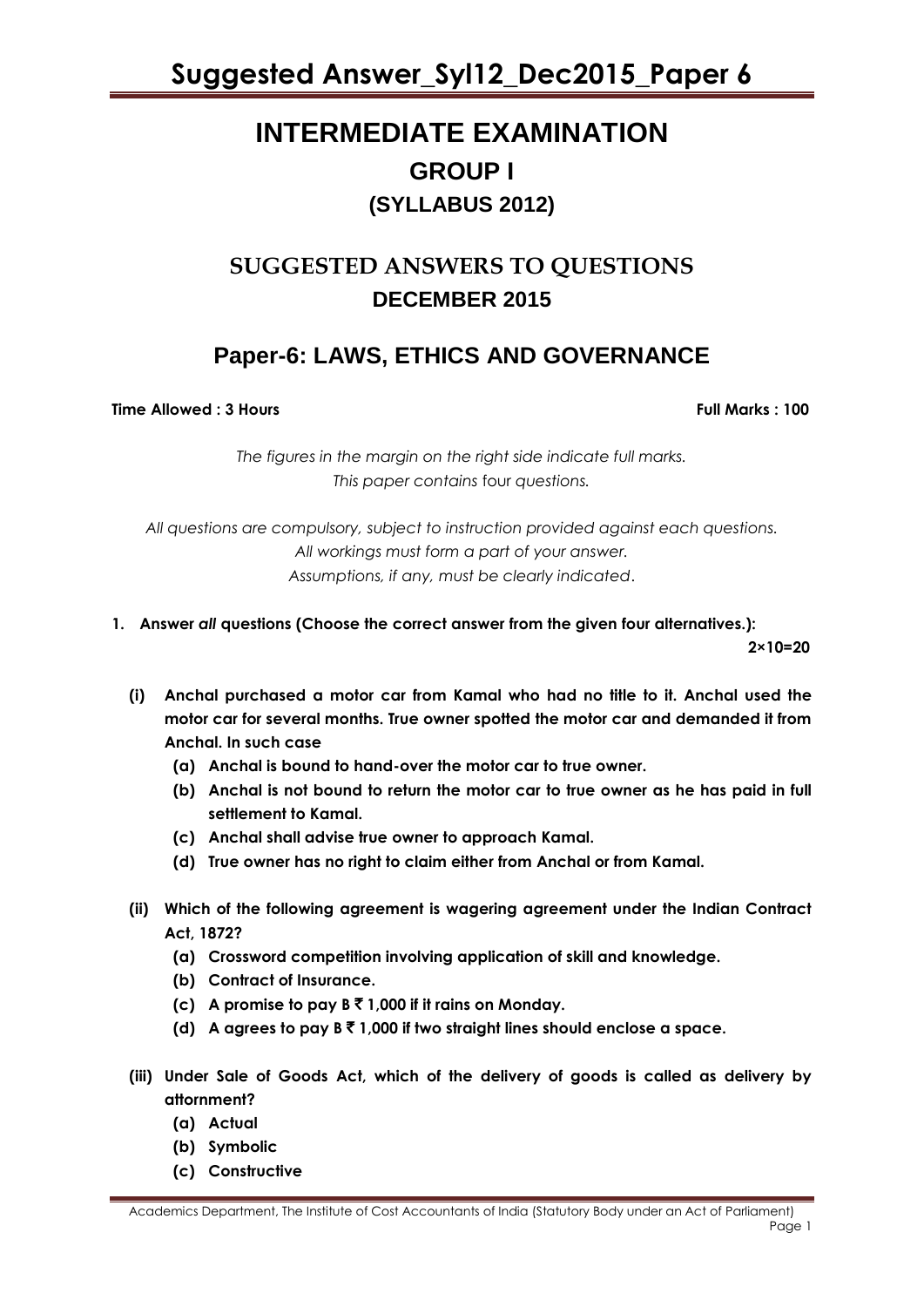- **(d) Physical**
- **(iv) Where the price of the goods under a contract of sale is to be fixed by the valuation of a third party who fails to fix the valuation, but goods are supplied to the buyer, under section 10 of the Sale of Goods Act, 1930, the buyer is**
	- **(a) liable to pay the reasonable price of the goods.**
	- **(b) liable to pay the minimum price of the goods.**
	- **(c) not liable to pay any price until fixed by the valuer.**
	- **(d) liable to pay the maximum retail price.**
- **(v) Under Factories Act, 1948, where work of the same kind is carried out by two or more sets of workers during different period of the day, each of such period is called a**
	- **(a) Relay**
	- **(b) Shift**
	- **(c) Recess**
	- **(d) Overtime**
- **(vi) Under Payment of Wages Act, 1936, deduction on account of payment to cooperative societies shall not be more than**
	- **(a) 50% of wages**
	- **(b) 75% of wages**
	- **(c) 90% of wages**
	- **(d) 60% of wages**
- **(vii) Under Employee"s State Insurance Act, in order to qualify for sickness benefit, the insured worker is required to contribute for**
	- **(a) 70 days in a contribution period of 6 months.**
	- **(b) 78 days in a contribution period of 3 months.**
	- **(c) 91 days in a contribution period of 3 months.**
	- **(d) 78 days in a contribution period of 6 months.**
- **(viii) Ankit purchased goods worth** ` **20,000 from Anuj. In lieu of cash payment, Ankit accept a bill of exchange of** ` **20,000 to be payable after three months. This is an example of**
	- **(a) Accomodation Bill**
	- **(b) Fictitious Bill**
	- **(c) Genuine Bill**
	- **(d) Documentary Bill**
- **(ix) Under the Negotiable Instruments Act, 1881, whether acceptance of a bill of exchange in the following situation shall be treated as "qualified" acceptance where the acceptor**
	- **(a)** undertakes to pay only  $\bar{\tau}$  10,000 for a bill drawn for  $\bar{\tau}$  15,000.
	- **(b) declares the payment to be independent of any other event.**
	- **(c) writes, "Accepted, payable at ABC Bank".**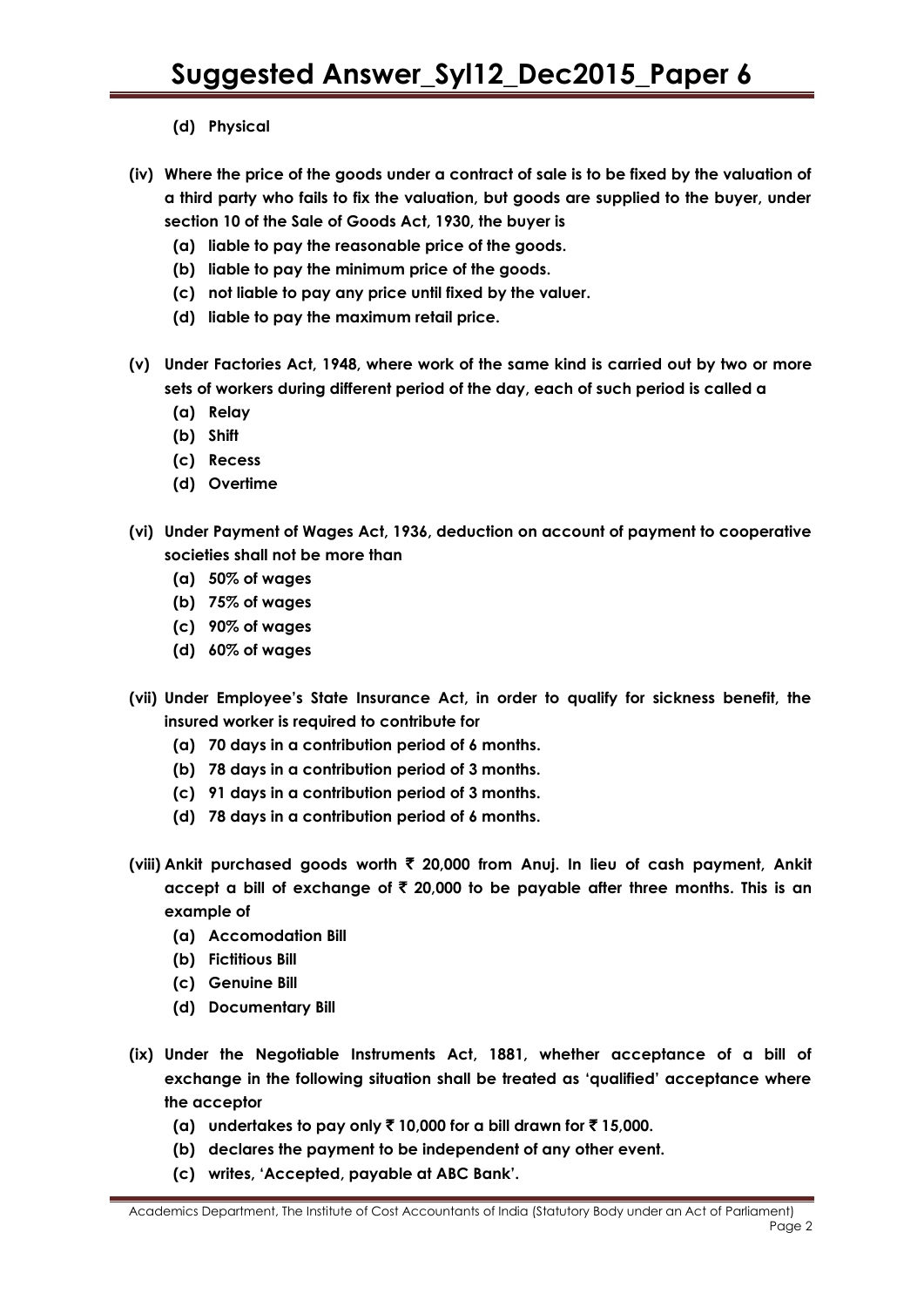- **(d) writes, "Accepted, payable at Delhi".**
- **(x) When a partnership firm is continued even after the expiry of fixed term is called**
	- **(a) Perpetual partnership**
	- **(b) Fixed partnership**
	- **(c) Contract partnership**
	- **(d) Partnership at will**
- **(xi) A person who is not a partner of a Partnership Firm, but he may liable for firm"s debt as if he was a Partner. Such a person is called**
	- **(a) Nominal Partner**
	- **(b) Sleeping Partner**
	- **(c) Partner by estoppels**
	- **(d) Partner for profit only**
- **(xii) Any person aggrieved by an order made by the Adjudicating Authority under PMLA 2002, may prefer an appeal to**
	- **(a) Civil Court**
	- **(b) Appellate Tribunal**
	- **(c) Special Court**
	- **(d) High Court**
- **(xiii) Under Companies (Registration Offices and Fees) Rules, 2014, every foreign company shall file with the Registrar of Companies along with the financial statement in form —————— which belong to the list of all the places of business established by the** 
	- **foreign company in India.**
	- **(a) FC 4 (b) FC 2**
	- **(c) FC 1**
	-
	- **(d) FC 3**

**(xiv) The supervisory board under the German Model is known as**

- **(a) Aufsichtsrat**
- **(b) Kiertsu**
- **(c) Vorstand**
- **(d) Kyosei**
- **(xv) An audit committee has four fold relationship and therefore has to interact with management, internal auditor, public and**
	- **(a) Cost auditor**
	- **(b) Statutory auditor**
	- **(c) Tax auditor**
	- **(d) Management auditor**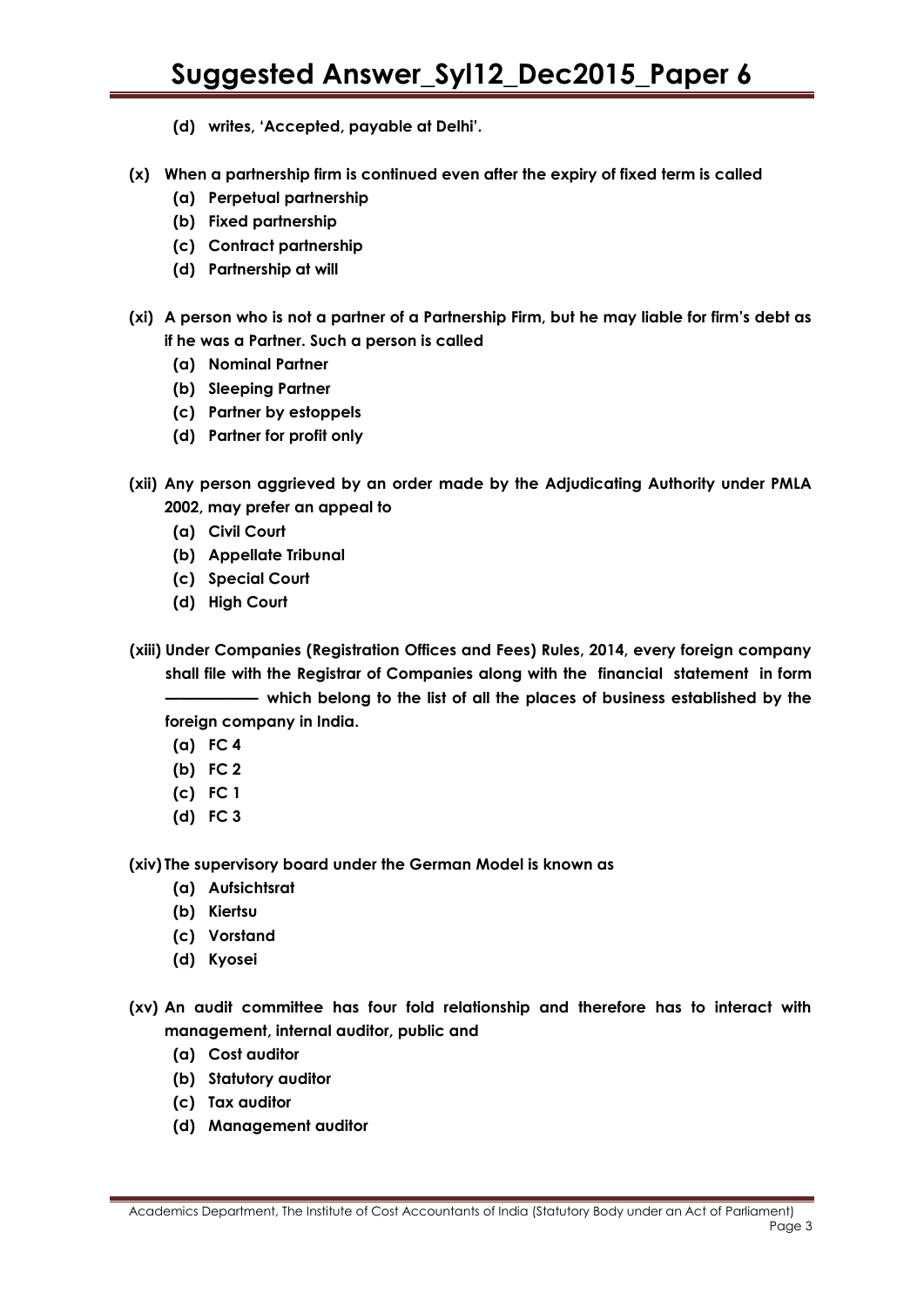- **(xvi) Which one of the following categories of person have the right to information under section 3 of Right to Information Act, 2005?**
	- **(a) Only aggrieved persons**
	- **(b) All the Indian Resident and Foreign National staying in India**
	- **(c) All the citizens of India**
	- **(d) Non Resident Indians**
- **(xvii) Business ethics are needed to create a faith about the quality, quantity, price etc. of products. The customers have more trust and faith in the businessmen who follow ethical rules. They feel that such businessmen would not cheat them. Which one of the following is appropriate for it?**
	- **(a) Sefeguarding consumers" right**
	- **(b) Improve customers" confidence**
	- **(c) Survival of business**
	- **(d) Consumer movement**
- **(xviii) Holders of public office should not place themselves under any financial or other obligation to outside individuals or organizations that might influence them in the performance or their official duties. This principle of public life is called**
	- **(a) Selflessness**
	- **(b) Honesty**
	- **(c) Objectivity**
	- **(d) Integrity**

**(xix) There are many types of ethical conflicts in the**

- **(a) Business place**
- **(b) Office place**
- **(c) Work place**
- **(d) Public place**
- **(xx) Which one of the following is said to be "unethical behavior"?**
	- **(a) Encouraging communication**
	- **(b) Economic cycles**
	- **(c) Employees awareness**
	- **(d) Objectivity**

- 1. (i) (a) Anchal is bound to hand-over the car to true owner.
	- (ii) (c) A promise to pay  $B \bar{\tau}$  1000 if it rains on Monday.
	- (iii) (c) Constructive
	- (iv) (a) Liable to pay the reasonable price of the goods
	- (v) (b) Shift
	- (vi) (b) 75% of wages
	- (vii) (d) 78 days in a contribution period of 6 months.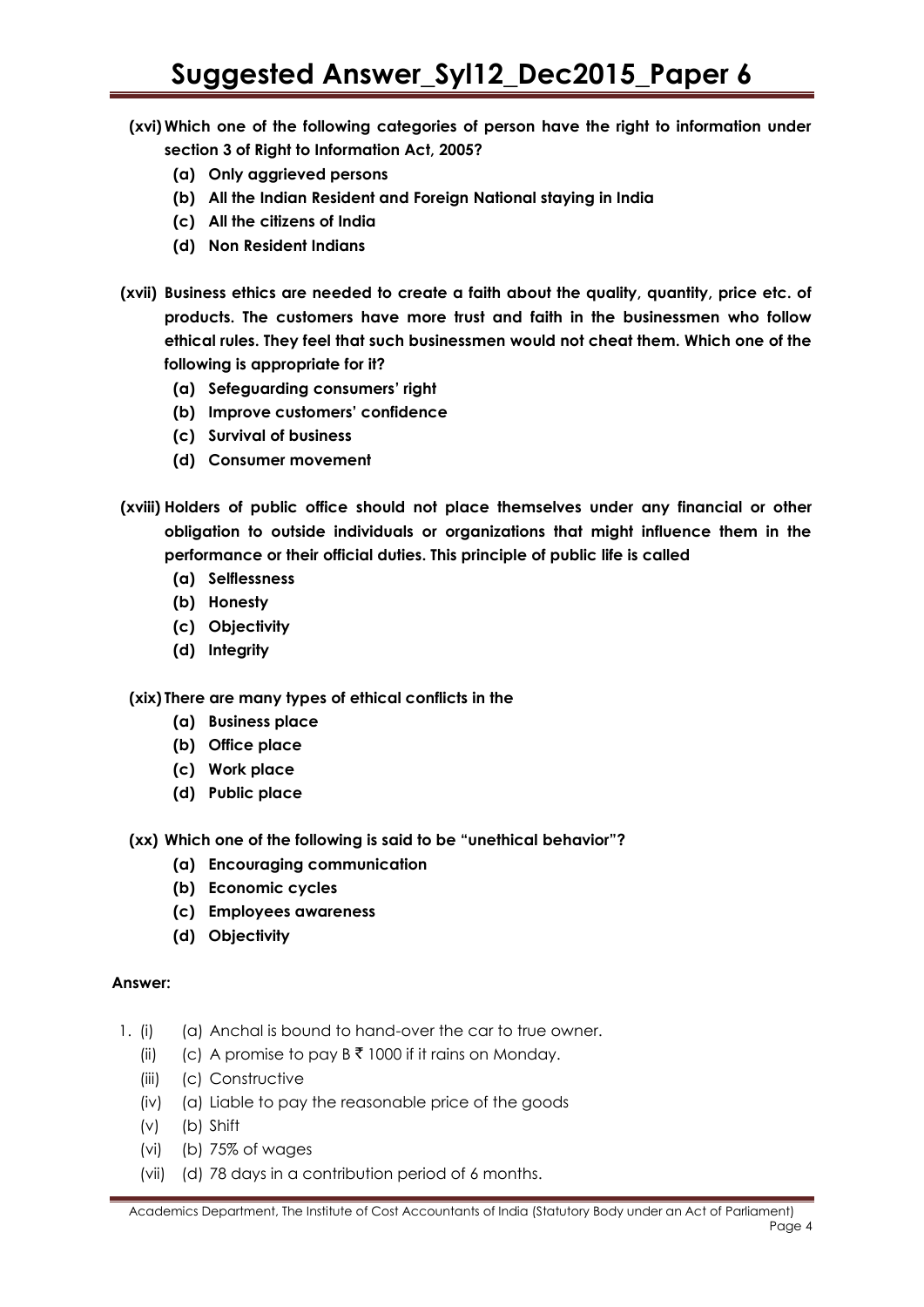- (viii) (c) Genuine Bill
- (ix) (a) Undertakes to pay only  $\bar{\tau}$  10,000 for a bill drawn for  $\bar{\tau}$  15,000;
- (x) (d) Partnership at will
- (xi) (c) Partner by estoppels
- (xii) (b) Appellate Tribunal
- (xiii) (d) FC3
- (xiv) (a) Aufsichtsrat
- (xv) (b) Statutory auditor
- (xvi) (c) All the citizens of India.
- (xvii) (b) Improve customers confidence.
- (xviii) (d) Integrity
- (xix) (c) Work place
- (xx) (b) Economic cycles

#### **2. Answer** *any four* **questions: 12×4=48**

- **(a) (i) Kavita falsely representing herself as the wife of a millionaire, takes a necklace from a jeweller"s shop for the approval of her husband. She pledges it with a pawn broker who in good faith and without notice of the fraud pays her** `**1,00,000. Can the jeweller recover the necklace from the pawn broker? 3**
	- **(ii) For the purpose of making uniform for the employees, Amit bought dark blue coloured cloth from Bhagat, but did not disclose to the seller the purpose of said purchase. When uniforms were prepared and used by the employees, the cloth was found unfit. However, there was evidence that the cloth was fit for caps, boots and carriage lining. Advise Amit whether he is entitled to have any remedy under the Sale of Goods Act, 1930? 3**
	- **(iii) Akash, Ashish and Anil were partners in a firm. By his willful neglect and misconduct Anil caused serious loss to the business of the firm. After several warnings to Anil, Akash and Ashish passed a resolution expelling Anil from the firm. By another resolution they admitted Abhishek as a partner in place of Anil. Anil objects to his expulsion as also to the admission of Abhishek. Is he justified in his objections? 3**
	- **(iv) "A cheque is a specie of a bill of exchange with two additional qualifications." Explain. 3**

#### **Answer:**

2. (a) (i) The necklace cannot be recovered from the pawn broker. The jeweller intended to contract with the person present before him. He was not mistaken about his identity but only about his attributes. His intention was to sell to the person present i.e., there was consent, but it was vitiated by fraud. Hence the contract is voidable and not void. In case of a voidable contract, before it is repudiated,

Academics Department, The Institute of Cost Accountants of India (Statutory Body under an Act of Parliament) Page 5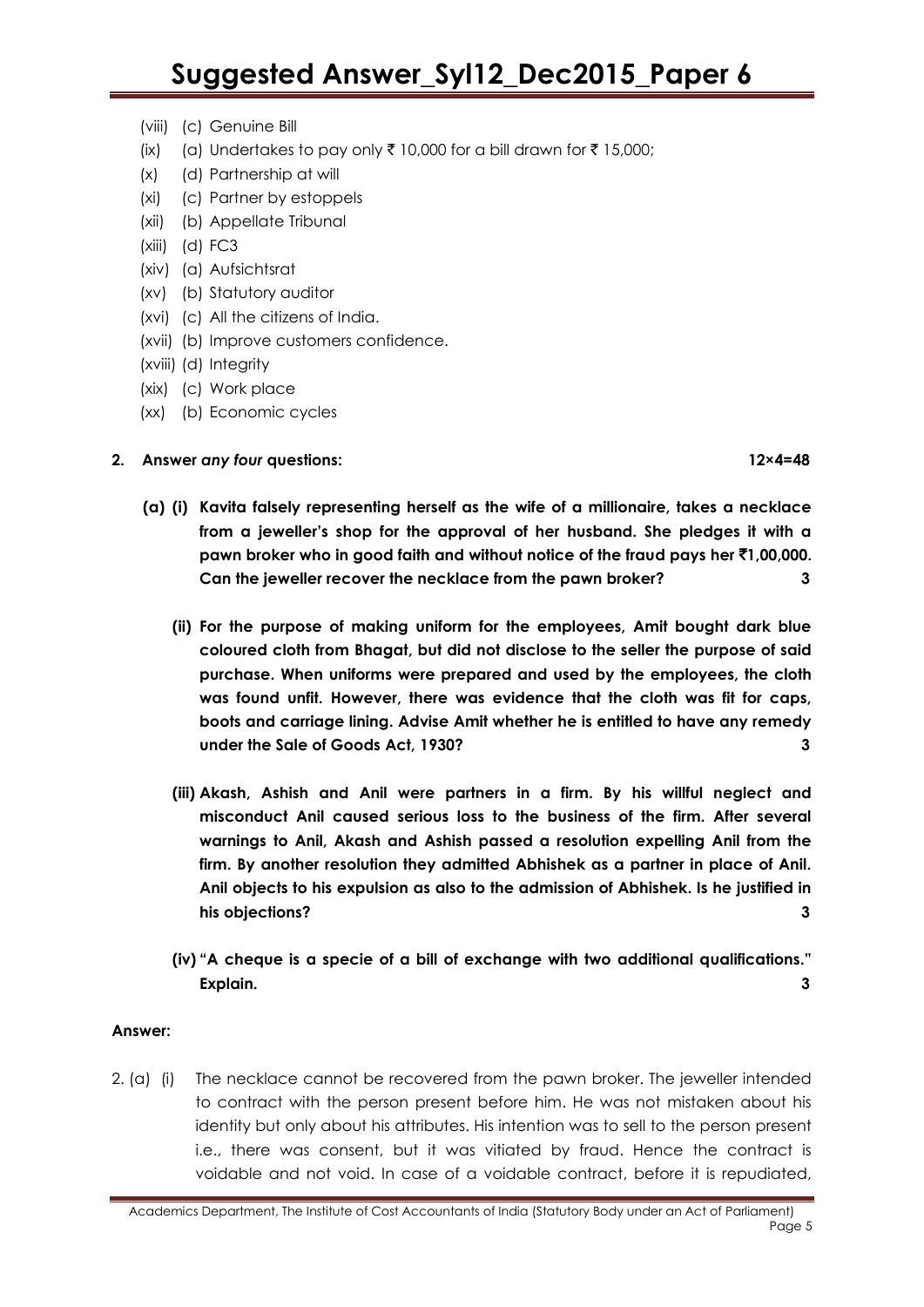one can pass a good title to the pledgee or purchaser in good faith. Thus, in the instant case, the pledge is valid.

It may be noted that in the given case if Kavita would have falsely represented herself as the wife of a certain well known millionaire, it would have been a case of mistake as to the identity of person contracted with, rendering the agreement void ab-initio, thereby enabling the jeweller to recover the necklace from the pawn broker.

- (ii) As per the provision of Section 16(1) of the Sale of Goods Act, 1930,an implied condition in a contract of sale is that an article is fit for a particular purpose only arises when the purpose for which the goods are supplied is known to the seller, the buyer relied on the seller"s skills or judgement and seller deals in the goods in his usual course of business. In this case, the cloth supplied is capable of being applied to a variety of purposes, the buyer should have told the seller the specific purpose for which he required the goods. But he did not do so. Therefore, the implied condition as to the fitness for the purpose does not apply. Hence, the buyer will not succeed in getting any remedy from the seller under the Sale of Goods Act [Jones v. Padgett. 14 Q.B.D. 650].
- (iii) A partner may be expelled from a firm by majority of the partners only if, (a) the power to expel has been conferred by contract between the partners, and (b) such a power has been exercised in good faith for the benefit of the firm. The partner who is being expelled must be given reasonable notice and opportunity to explain his position and to remove the cause of his expulsion Yes, Anil is justified in his objections. In the absence of an express agreement authorizing expulsion, the expulsion of a partner is not proper and is without any legal effect. [Section 33(1)] Anil"s objection to the admission of Abhishek is also justified as a new partner can be admitted only with the consent of all the partners.[Section31(I)]
- (iv) According to Sec 6 of Negotiable Instrument Act, "A cheque is a bill of exchange drawn on a specified banker and not expressed to be payable otherwise than on demand."

A cheque is a bill of exchange with the following two distinctive features which are additional qualifications viz. :

- (i) A cheque is always on a specified banker.
- (ii) A cheque is always payable on demand.

Thus, a cheque is a bill of exchange drawn on a bank payable on demand.

All cheques are bills of exchange, but all bills of exchange are not cheques. A cheque must have all the essential requisites of a bills of exchange.

**(b) (i) Bimal at Durgapur under instruction from Amal of Kolkata contracts with Kamal to deliver electric oven to him. Amal does not send the oven to Bimal and Kamal sues Bimal for breach of contract. Bimal informs Amal of the suit and as per**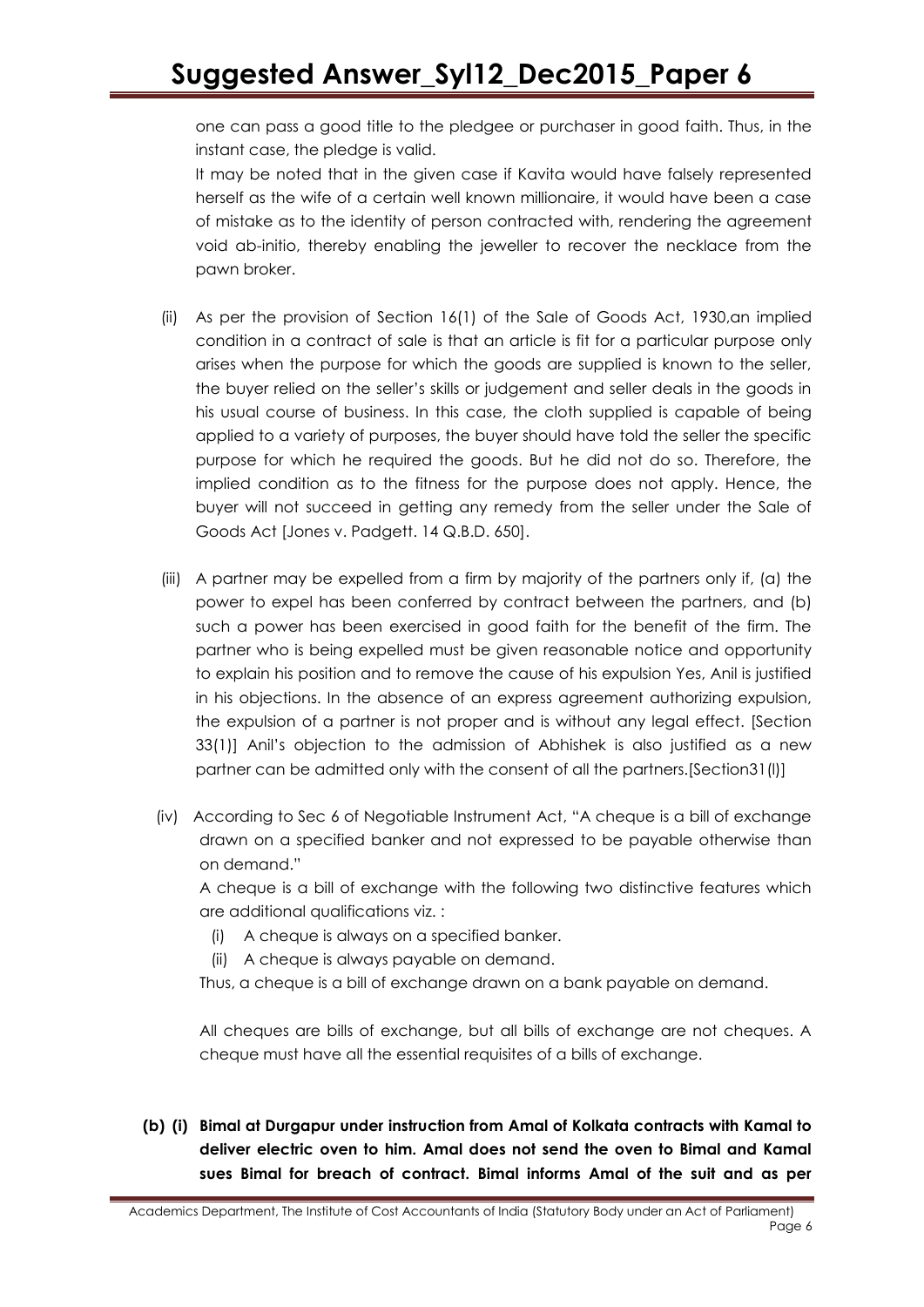**Amal"s advise Bimal defend the suit. Bimal compelled to pay damages, costs and incurs expenses Amal refuse. Advise Bimal. 3**

- **(ii) Mahendra made a hire-purchase agreement with Narendra for a car of which Narendra was described as the owner. Mahendra paid four of the twelve monthly instalments and then learnt that Jitendra claimed to be the owner of the car. He nevertheless paid the balance of instalment and exercised his option to purchase. Jitendra then demanded the car and Mahendra gave it up to him. Mahendra then sued Nerendra to recover the full price and Narendra counter claimed for a reasonable sum as hiring charges for the car during the period it was with Mahendra. Decide. 3**
- **(iii) ABC Ltd. carrying manufacturing activities with aid of power and with eight workers for last two years ending on 31.03.2014. Three more workers were appointed on 01.04.2014, two workmen left the company on 30.04.2014. Thereafter no workman was employed nor any workmen left. Mr. Basant, one of the workman demanded that Factories Act, 1948 shall be applicable to this company but the management denied. Give your opinion. 3**

#### **(iv) Explain the powers of director to impose fine under section 13 of PMLA. 3**

- (b)(i) As per Section 222 of the Indian Contract Act 1872, the principal is bound to indemnify an Agent against the consequences of all Lawful acts done by the agent in exercise of authority conferred upon him. Sec 223 further provides where one person employs another to do an act, and the agent does the act in good faith, the employer is liable to indemnify the agent against the consequences of that act, though it causes an injury to the rights of third persons. In view of above, Amal is liable to Bimal for such damage, cost & expenses.
	- (ii) The "Nemo dat quod non habet" rule protects the true owner (Jitendra) and the buyer (Mahendra) who was aware of Narendra"s defective rights after paying the fourth installments, would not get any right or title out of his ineffective hire purchase agreement with Narendra. Because Narendra was neither owner nor an authorized person to put the car on hire-purchase and for the same reason, he is not entitled to receive any money under the agreement. However, Mahendra may be asked by Jitendra to pay a reasonable rent for the use of the car and Mahendra can recover the amount paid by him to Narendra.
	- (iii) According to Sec 2 (m) of the Factories Act, 1948, "factory" means any premises including the precincts thereof –
		- (i) Wherein 10 or more workers are working or were working on any day of the preceding 12 months, and in any part of which a manufacturing process is being carried on with the aid of power, or is ordinarily so carried on, or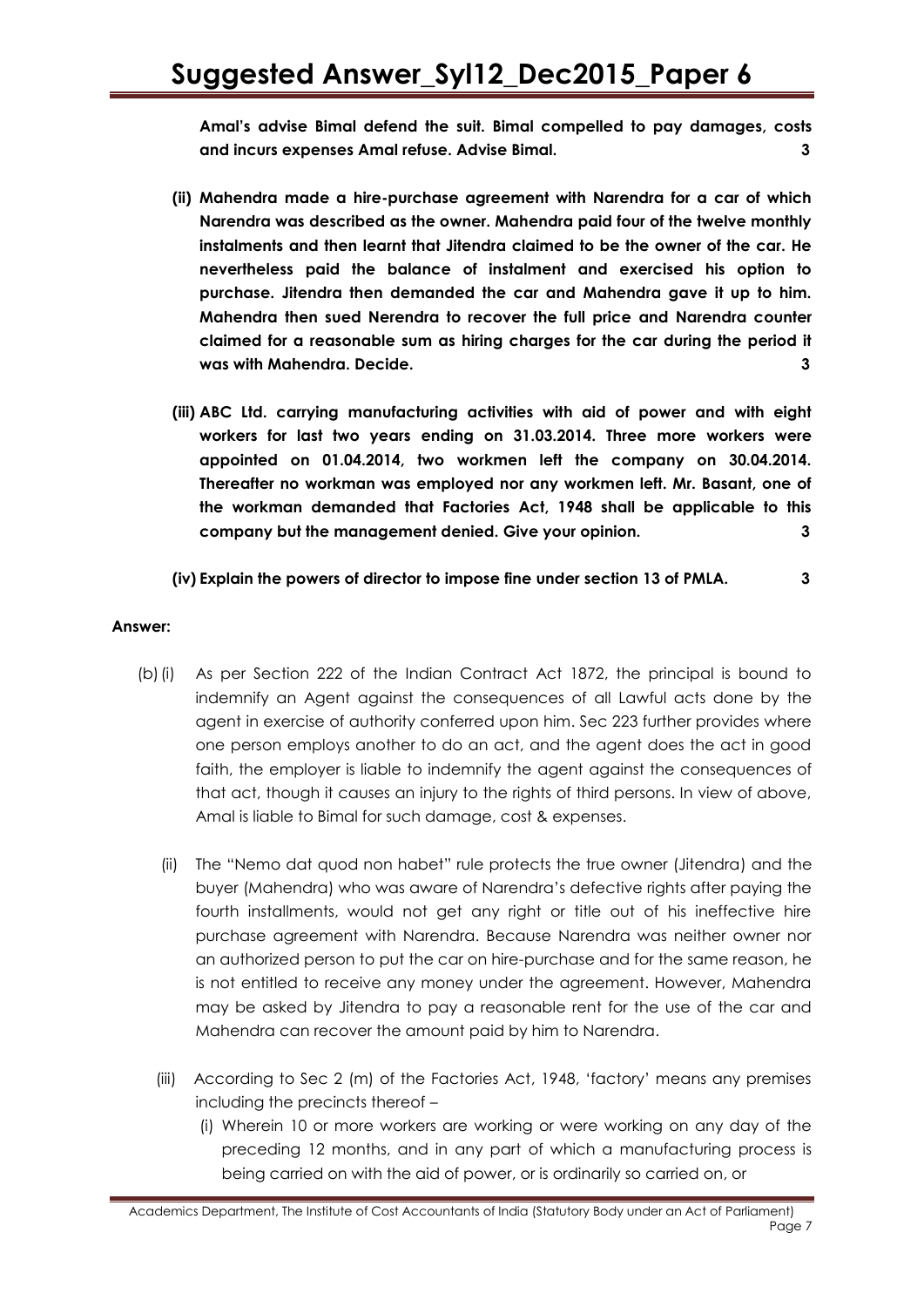(ii) Wherein 20 or more workers are working or were working on any day of the preceding 12 months, and in any part of which a manufacturing process is being carried on without the aid of power, or is ordinarily so carried on.

In the given case, during the period 01.04.2014 to 30.04.2014, there were 11 workers carrying manufacturing activities with aid of power. So, the Factories Act, 1948 is applicable on ABC Ltd. Mr. Basant is correct.

- (iv) Powers of Directors to impose fine (Sec 13)
	- 1. The Director may, either of his own motion or on an application made by any authority, officer or person, call for records referred to in sub-sction (1) of section 12 and may make such inquiry or cause such inquiry to be made, as he thinks fit.
	- 2. If the Director, in the course of any inquiry, finds that a banking company, financial institution or an intermediary or any of its officers has failed to comply with the provisions contained in section 12, then, without prejudice to any other action that may be taken under any other provisions of this Act, he may, by an order, levy a fine on such banking company or financial institution or intermediary which shall not be less than ten thousand rupees but may extend to one lakh rupees for each failure.

The Director shall forward a copy of the order passed under sub-section (2) to every banking company, financial institution or intermediary or person who is a party to the proceedings under that sub-section.

- **(c) (i) Parag issues an open "bearer" cheque for** `**10,000 in favour of Qadir who strikes out the word "bearer" and crosses the cheque. The cheque is thereafter negotiated to Raman and Suman. When it is finally presented by Suman"s banker, it is returned with remarks "payment countermanded" by drawer. In response to a legal notice from Suman, Parag pleads that the cheque was altered after it had been issued and therefore he is not bound to pay the cheque. Referring to the provisions of the Negotiable Instruments Act, 1881, decide, whether Parag"s argument is valid or not? 3**
	- **(ii) Mayur and Nupur purchased a taxi to ply it in partnership. They had done business for about a year when Mayur, without the consent of Nupur, disposed of the taxi. Nupur brought an action to recover his share in the sale proceeds. Mayur"s only defence was that the firm was not registered. Will Nupur succeed in her suit? 3**
	- **(iii) Sushil retired from the services of ABC Limited, on 31st March, 2014. He had a sum of** ` **10 lakhs in his Provident Fund Account. It has become due for payment to Sushil on 30th April, 2014, but the company made the payment of the said amount after one year. Sushil claimed for the payment of interest on due amount at the rate of 15 per cent per-annum for one year. Decide, whether the claim of**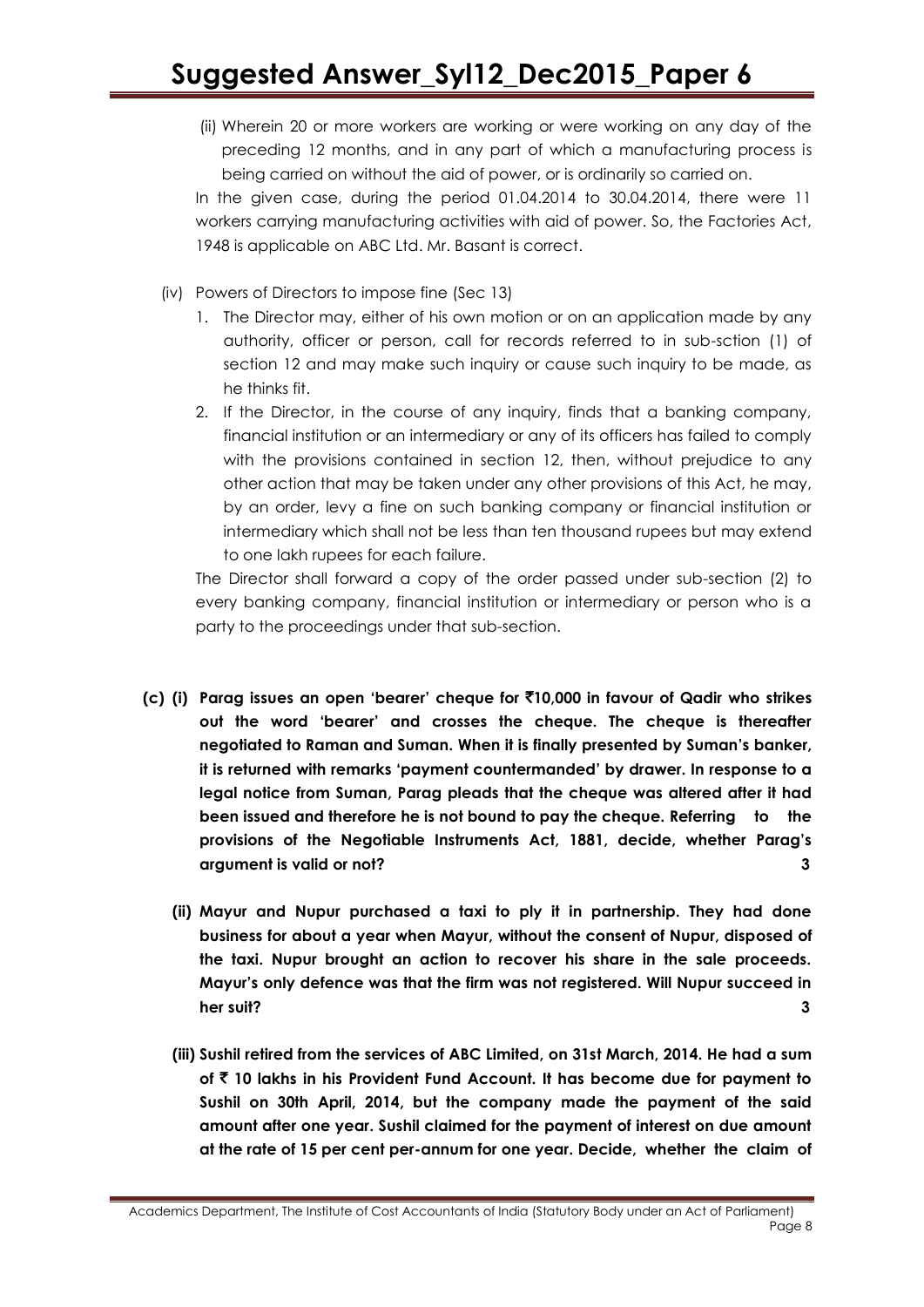**Sushil is tenable under the provisions of the Employees" Provident Funds and Miscellaneous Provisions Act, 1952. 3**

**(iv) Explain the procedure for fixing and revising minimum wages under Minimum Wages Act 1948. 3**

#### **Answer:**

- (c)(i) The cheque bears two alterations when it is presented to the paying banker. One, the word "bearer" has been struck off and two, the cheque has been crossed. Although both the alterations amount to material alterations but such alterations are authorized by the Act. So, it can be said that, both of these alterations do not amount to material alteration under the provisions of the Act and hence the liability of any including the drawer is not at all affected. Parag is liable to pay the amount of the cheque to the holder.
	- (ii) As per Section 69(3) of Indian Partnership Act, the term set off may be defined as the adjustment of debts by one party due to him from the other party who files a suit against him. It is another disability of the partners and of an unregistered firm that it cannot claim a set-off when a suit is filed against it.

Yes, Nupur will succeed in her suit. As the business had been closed on the sale of the taxi, the suit in the question is for claiming share of the assets of a dissolved firm.

Section 69(3) specially protects the right of a partner of an unregistered firm to sue for the realization of the property of a dissolved firm.

(iii) According to Section 7Q of the Employees" Provident Funds and Miscellaneous Provisions Act, 1952, the employer shall be liable to pay simple interest *@* of 12% per annum or at such higher rate as may be specified in the Scheme on any amount due from him under this Act from the date on which the amount has become so due till the date of its actual payment.

However, the higher rate of interest specified in the Scheme cannot exceed the lending rate of interest charged by any scheduled bank. As per above provision,

Sushil can claim for the payment of interest on due amount @ 12 percent per annum or at the rate specified in the Scheme, whichever is higher, for one year. Here in the absence of specified rate Sushil can claim only 12 percent per annum interest on the due amount. Hence claim of Sushil for interest rate 15% is not tenable.

#### (iv) **Procedure for Fixing and revising Minimum Wages (Sec 5)**

In fixing minimum rates of wages in respect of any scheduled employment for the first time or in revising minimum rates of wages so fixed, the appropriate Government shall follow either of the following 2 methods:

(a) **Appointment of committees.** The appropriate Government shall appoint as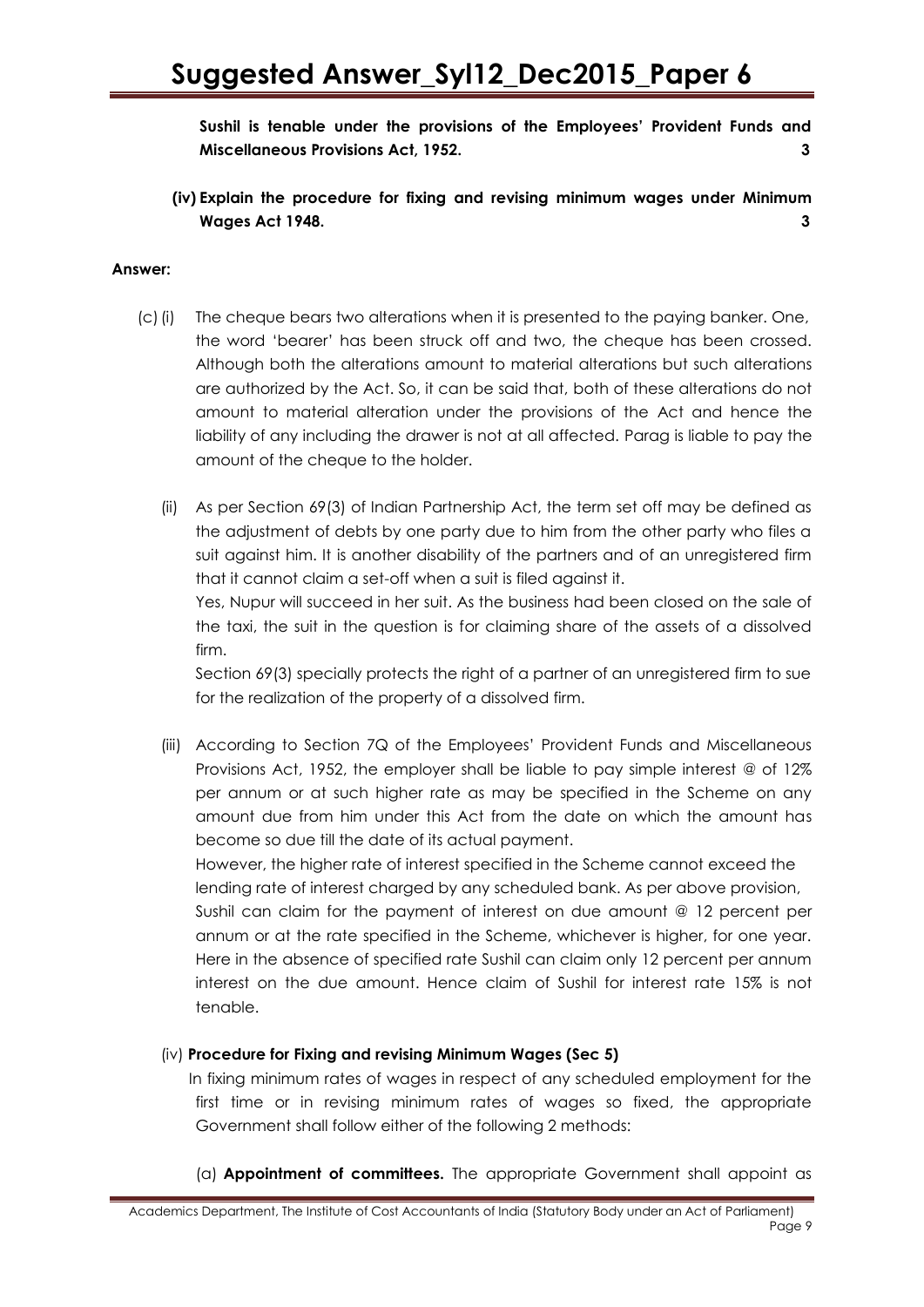many committees and sub-committees as it considers necessary to hold inquiries and advise it in respect of fixation or revision of minimum rates of wages, as the case may be  $[Sec. 5(1)(a)]$ ; or

(b) **Publication of proposals in the Official Gazette.** The appropriate Government shall, by notification in the Official Gazette, publish its proposals for the information of persons likely to be affected by the fixation or revision of minimum rates of wages. It shall also specify a date on which the proposals will be taken into consideration. The date so specified shall not be less than 2 months from the date of the notification [Sec. 5(1)(b)].

After considering the advice of the committee or committees [under Sec. 5(1)(a)] or all representations received by it before the date specified in the notification [under Sec. 5(1)(b)], the appropriate Government shall, by notification in the Official Gazette, fix or revise the minimum rates of wages in respect of each scheduled employment. The fixation or revision shall come into force on the expiry of 3 months from the date of the issue of notification, unless the notification otherwise provides [Sec. 5(2)]. The power of the Government under Sec. 5 (2) to issue notification revising minimum wages includes power to give retrospective effect to notification

- **(d) (i) Abir agreed to sell his cow to Bashir for** `**50,000 on 1st December, 2014. But before this date, Abir repudiated the contract by informing Bashir that he would not sell his cow at all. However, Bashir did not accept the refusal and kept the contract alive till 1st December, 2014. The cow died before this date, but on 1st December, 2014, Bashir filed a suit against Abir for damages for breach of contract. Will he succeed? Give reasons. Would your answer change had the cow died on 5th December, 2014? 3**
	- **(ii) After serving 15 years, Mr. Anand died on 30.09.2015 when his last twelve months average monthly wages was** ` **5,000. Calculate the amount of Employees Linked Deposit Insurance (ELDI) which can be paid to nominee of Anand. 3**
	- **(iii) A workshop is employing 50 workmen. A shop-supervisor is drawing a monthly wages of** ` **9,000. HRD paid bonus to all employees except the supervisor. The supervisor contends that he is also entitled to bonus. Referring to the provisions of Payment of Bonus Act, 1965, decide whether HRD"s action is correct? 2**
	- **(iv) Explain the procedure for fixing and revising minimum wages under Minimum Wages Act 1948. 4**

### **Answer:**

(d)(i) No, Bashir will not succeed in his action. In this case, since Bashir kept the contract alive, the contract would be treated as discharged by death of cow on the ground of impossibility of performance. However, in case, the cow dying on 5th

Academics Department, The Institute of Cost Accountants of India (Statutory Body under an Act of Parliament) Page 10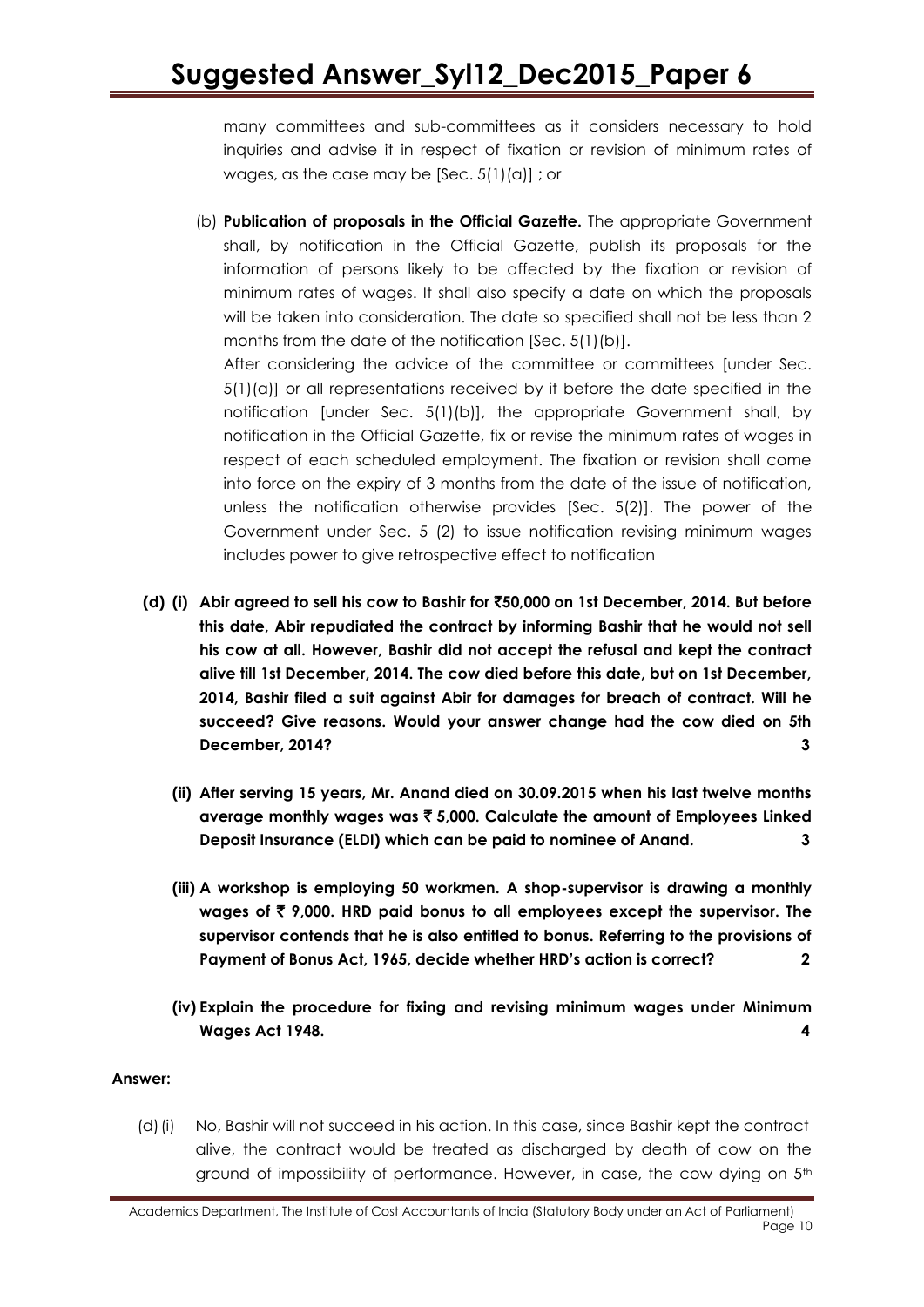December, 2014, Bashir would be entitled to recover from Abir, the damages for breach of contract. In that event, Abir would be guilty of breach and the plea of impossibility of performance would not be available to him as the cow had died after the due date of performance.

- (ii) As per current amendment [The Employees Deposit Linked Insurance Scheme, 1976 as amended by the Employees Deposit Linked Insurance (Amendment) Scheme, 2011], higher of the below mentioned would be paid to the nominee of the deceased.
	- (A) Average monthly wages drawn (upto  $\bar{\tau}$  6500) during the twelve months preceding the month of death, multiplied by twenty. (Maximum amount payable is ₹ 1,30,000)

Or

(B) An amount equal to average balance in the accounts o the deceased in the fund where average balance exceeds  $\bar{\tau}$  50,000, the amount payable shall be ₹ 50,000 plus 40% of the amount in excess of ₹ 50,000 (subject to maximum benefit of  $\bar{\tau}$  1,00,000). [In this case it is assumed that the average Fund balance ₹ 1,00,000]

Hence,

Option A =  $5000 \times 20 = ₹1,00,000$ Option B = 50000 + 40% of 50000 = ₹ 70,000

Therefore, amount to be paid to the nominee of Mr. Anand (Higher of A and B) is ` 1,00,000

(iii) No, HRD"s action is not correct. The upper limit of salary fixed in section 2 (13) has been increased from  $\bar{\tau}$  3500 to  $\bar{\tau}$  10,000 p.m. by the Payment of Bonus (Amendment) Act, 2007. Every employee whose gross salary is less than  $\bar{\tau}$  10,000 shall be entitled *to* be paid bonus by his employer provided he has worked in the establishment for not less than thirty working days. In view of this, the supervisor drawing monthly salary of  $\bar{\tau}$  9000 is entitled to receive bonus from the company.

### (iv) **Procedure for Fixing and revising Minimum Wages (Sec 5)**

In fixing minimum rates of wages in respect of any scheduled employment for the first time or in revising minimum rates of wages so fixed, the appropriate Government shall follow either of the following 2 methods:

(a) **Appointment of committees.** The appropriate Government shall appoint as many committees and sub-committees as it considers necessary to hold inquiries and advise it in respect of fixation or revision of minimum rates of wages, as the case may be [Sec. 5(1)(a)] ; or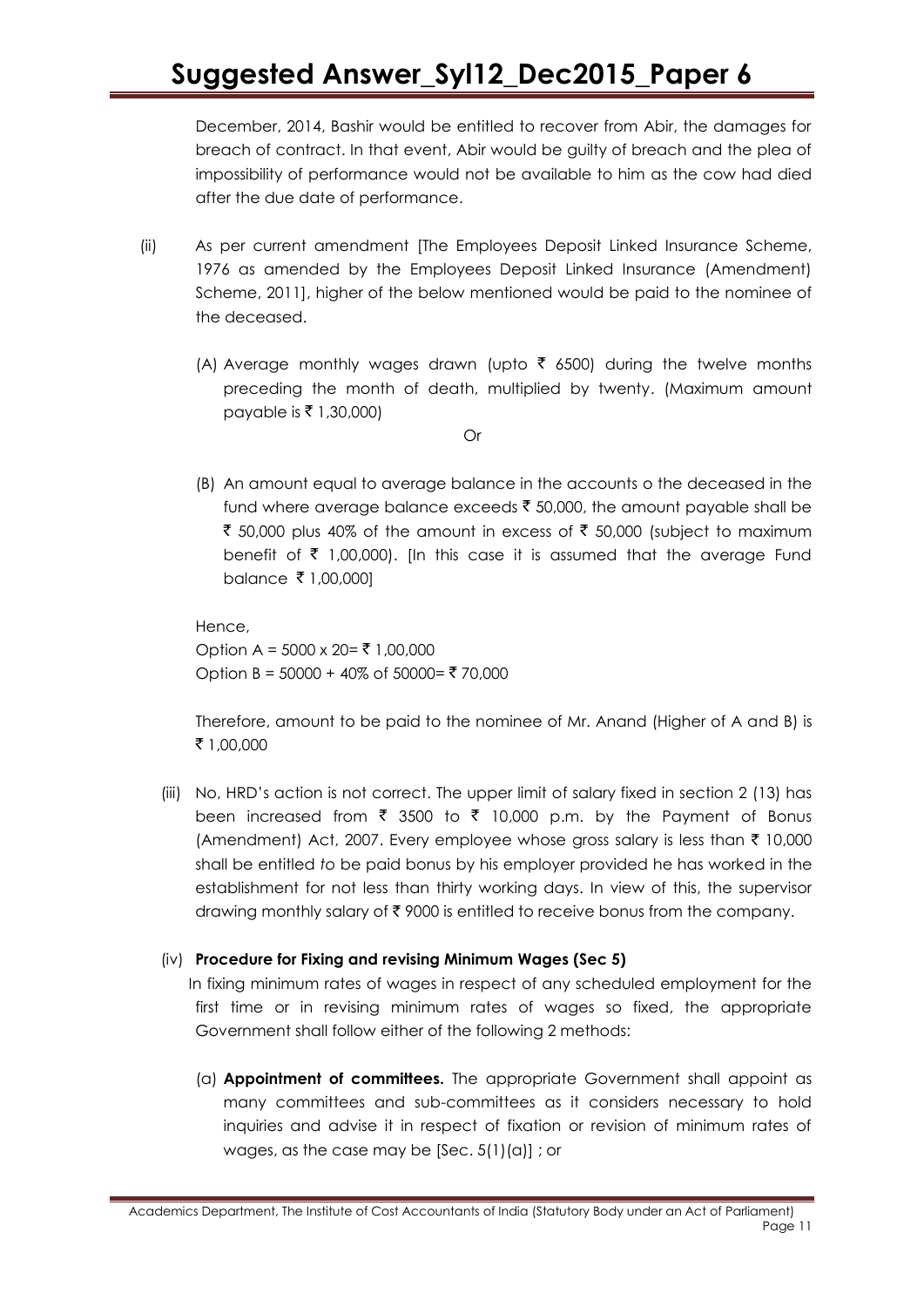(b) **Publication of proposals in the Official Gazette.** The appropriate Government shall, by notification in the Official Gazette, publish its proposals for the information of persons likely to be affected by the fixation or revision of minimum rates of wages. It shall also specify a date on which the proposals will be taken into consideration. The date so specified shall not be less than 2 months from the date of the notification [Sec. 5(1)(b)].

After considering the advice of the committee or committees [under Sec. 5(1)(a)] or all representations received by it before the date specified in the notification [under Sec. 5(1)(b)], the appropriate Government shall, by notification in the Official Gazette, fix or revise the minimum rates of wages in respect of each scheduled employment. The fixation or revision shall come into force on the expiry of 3 months from the date of the issue of notification, unless the notification otherwise provides [Sec. 5(2)]. The power of the Government under Sec. 5 (2) to issue notification revising minimum wages includes power to give retrospective effect to notification

- **(e) (i) The father of a minor girl, Anu, entered into an agreement for her marriage with Vishal. Afterwards, Vishal refused to marry Anu. On attaining majority, Anu filed a suit against Vishal for damages for breach of promises to marry. Vishal contended that Anu cannot enforce the contract as she was not a party to the agreement between him and Anu"s father. Is Vishal"s contention valid? 3**
	- **(ii) A cheque payable to bearer is crossed generally and is marked "not negotiable". The cheque is lost and comes into the possession of Baldev, who takes it in good faith and for value. Baldev deposits the cheque into his own account and his banker collects the same. Discuss the liability of collecting banker and paying banker. Can Baldev be compelled to refund the money to the true owner of the cheque? 3**
	- **(iii) For any contravention of provisions of the LLP Act or LLP agreement, all the partners of LLP are liable for all penalties. Offer your views based on Limited Liability Partnership Act, 2008. 3**
	- **(iv) Ajit an employee of Supertech Copper Ltd., continued to occupy the quarter of the company for eight months after superannuation, company decided to forfeit the amount of gratuity of Ajit. Examine the decision taken by the company to forfeit the amount of gratuity in the light of the Payment of Gratuity Act, 1972. 3**

### **Answer:**

(e) (i) An agreement is made in connection with marriage, partition or other family arrangements, and a provision is made for the benefit of some person. In such cases, a person, for whose benefit the provision is made in such family arrangements, can enforce the agreement even if he is not a party to it. It may, however, be noted that provision must be made for the benefit of the person who

Academics Department, The Institute of Cost Accountants of India (Statutory Body under an Act of Parliament) Page 12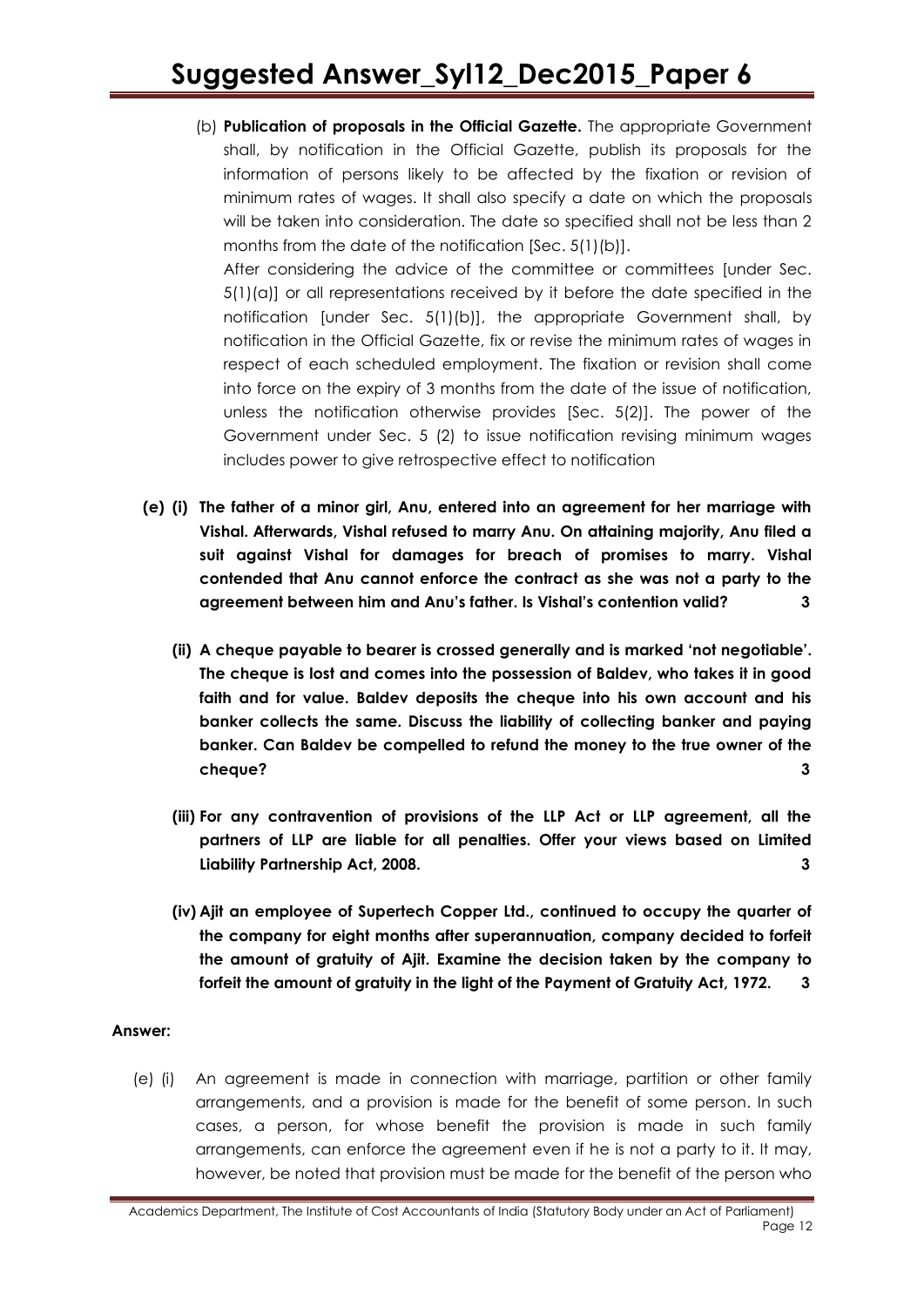wants to enforce such marriage arrangements. No, Vishal"s consent is not valid. The marriage agreement or other family arrangements where a provision is made for the benefit of some person can be enforced by the beneficiary even if he is not a party to the same.

- (ii) Neither the collecting banker nor the paying banker incurs any liability to anyone because of special protection granted to the bankers under the Act. Yes, the true owner can compel Baldev to refund the money because the cheque bears "not negotiable" crossing as a result of which the transferee cannot get a better title than that of the transferor.
- (iii) False, it is the designated partner who is responsible for doing all acts matters and things as are required to be done by LLP as per the Act or as specified in the LLP agreement, Unless expressly provided otherwise in this Act, a designated partner shall be responsible for doing of all acts, matters and things as are required to be done by the limited liability partnership in respect of compliance of the provisions of this Act including filing of any document, return, statement and the like report pursuant to the provisions of this Act and as may be specified in the limited liability partnership agreement; and liable to all penalties imposed on the limited liability partnership for any contravention of those provisions.
- (iv) The gratuity of an employee, whose services have been terminated for any act, willful omission or negligence causing any damage or loss to, or destruction of, property belonging to the employer, can be forfeited to the extent of the damage or loss so caused. The gratuity payable to an employee may be wholly or partially forfeited:- (i) if the services of such employee have been terminated for his riotous or disorderly conduct or any other act of violence on his part or (ii) if the services of such employee have been terminated for any act which constitutes an offence involving moral turpitude, provided that such offence is committed by him in the course of his employment.

It is not a valid ground for forfeiture of entire gratuity. In such a case, the company is entitled to charge the quarter rent as per rules and after adjustment of such charges, Ajit is entitled to receive the balance gratuity.

### **3. Answer** *any two* **questions: 8×2=16**

- **(a) (i) The management of Ambika Properties Ltd., has decided to take up the business of chemical processing activity because of the downward trend in real estate business. There is no provision in the object clause of the Memorandum of Association to enable the company to carry on such business. State with reasons whether its object clause can be amended. State briefly the procedure to be adopted for change in the object clause in the light of Companies Act, 2013. 5**
	- **(ii) What do you mean by "Public authority" as per RTI Act, 2005? 3**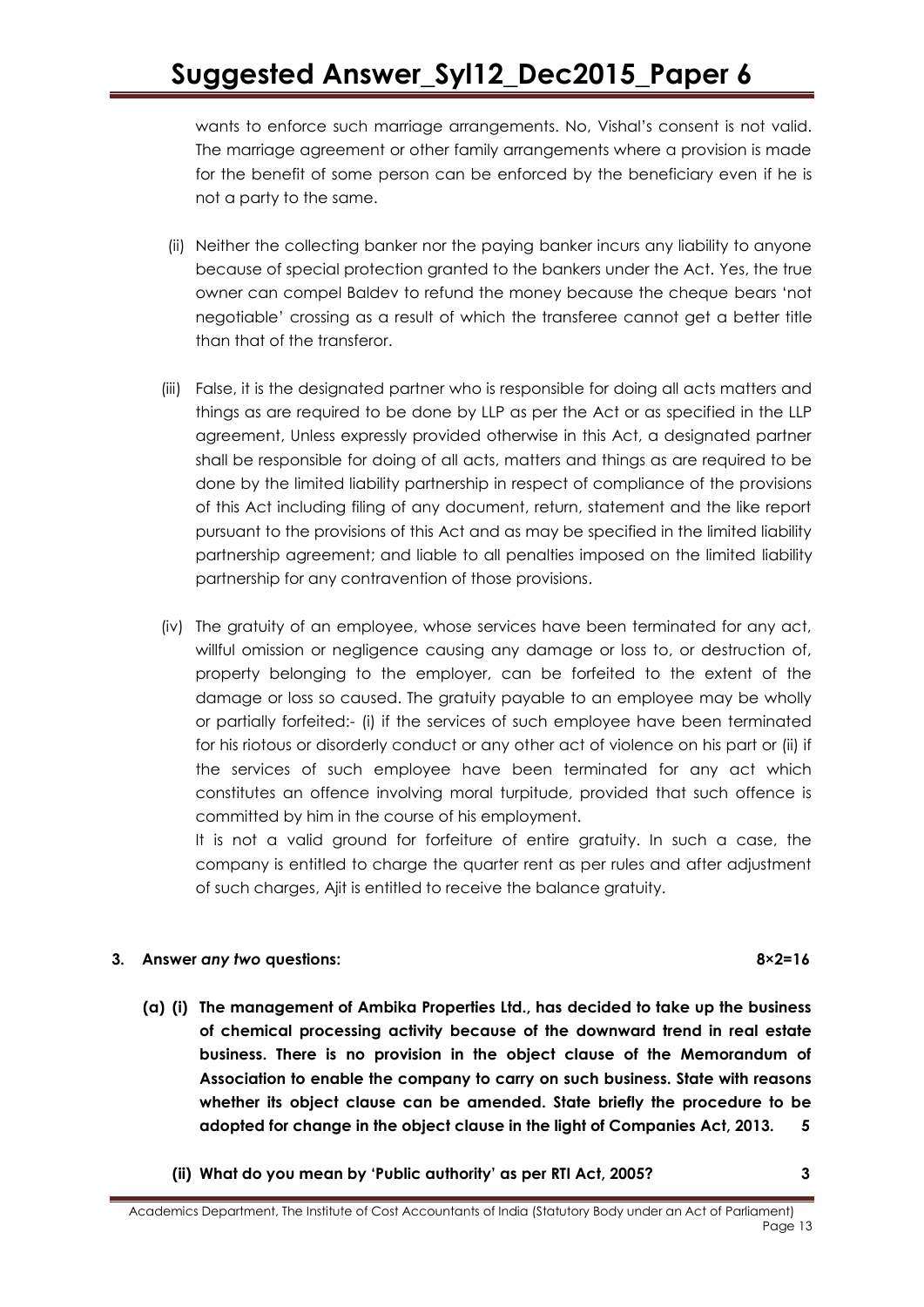### **Answer:**

- 3. (a) (i) According to Section 13(8) of the Companies Act, 2013, a company, which has raised money from public through prospectus and still has any unutilized amount out of the money so raised, shall not change its objects for which it raised the money through prospectus unless a special resolution is passed by the company and-
	- (i) The prescribed details in respect of such resolution are published in the newspapers (one in English and one in vernacular language) which is in circulation at the place where the registered office of the company is situated and are also placed on the website of the company, if any, indicating herein the justification for such change;
	- (ii) The dissenting shareholders shall be given a opportunity to exit by the promoters and shareholders having control in accordance with regulations to be specified by the Securities and Exchange Board.

The Registrar shall register the alteration of the memorandum with respect to the objects of the company and certify the registration within a period of thirty days from the date of filing of the special resolution.

It may be noted that no alteration with respect to objects shall have any effect until it has been registered as aforesaid [Section 13(10)].

- (ii) "Public authority" means any authority or body or institution of self-government established or constituted-
	- (a) By or under the Constitution;
	- (b) By any other law made by Parliament;
	- (c) By any other law made by State Legislature;
	- (d) By notification issued or order made by the appropriate Government, and includes any-
		- (i) body owned, controlled or substantially financed;
		- (ii) non-government organization substantially financed, directly or indirectly by funds provided by the appropriate Government;
- **(b) (i) Atul was appointed director of the company in its Annual General Meeting. He took over the office and started acting on behalf of the company as its director. Subsequently, it was found that the appointment of the director was not valid because in the meeting where he was appointed, certain members who had voted were not qualified to vote and certain members had voted twice by mistake. There were also certain mistakes in the counting of votes. As such, the appointment of the director was held to be invalid. Would the acts of Atul, done by him as director, be valid and binding upon the company? 3**
	- **(ii) According to the Institute of Internal auditors, "Internal audit involves five areas of operation". Explain this statement. 5**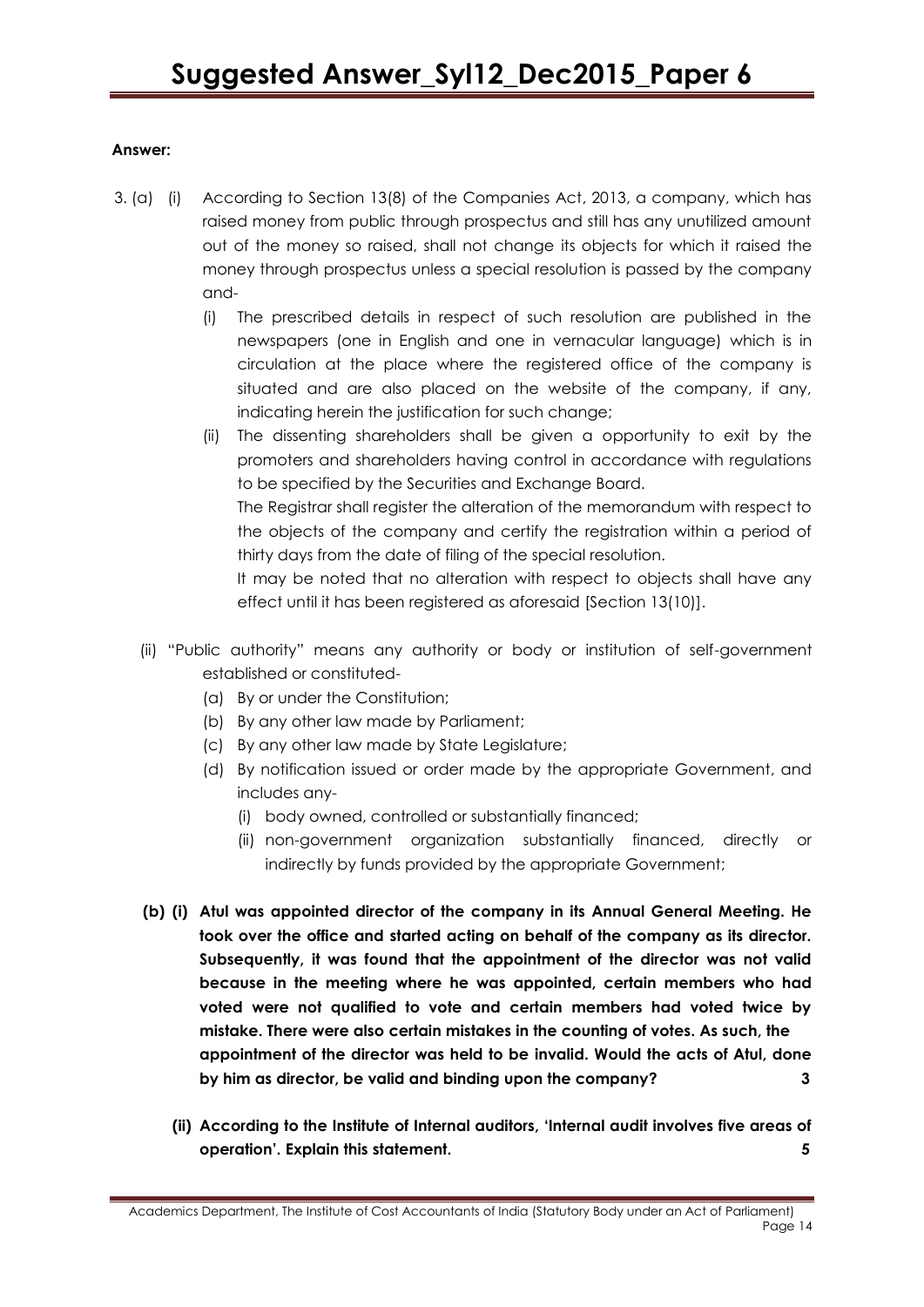#### **Answer:**

- (b) (ii) According to Sec. 176 of Companies Act 2013, all acts of the director are valid notwithstanding the fact that his appointment is afterwards discovered to be invalid, the reason of any defect in his appointment. This is to protect outsiders as well as members dealing with the company. In this case the defects in the appointment of the director were found out subsequent to his appointment. The director had no knowledge of the defects until he had started acting as a director. The validity of the acts of the director cannot be questioned just on the basis of irregularities subsequently discovered in the appointment of the director.
	- (ii) According to the Institute of Internal Auditors, internal audit involves five areas of operations, which can be discussed as follows-
		- (a) **Reliability and Integrity of Financial and operating Information:** Internal Auditors should review the reliability and integrity of financial and operating information and the means used to identify, measure, classify and report such information.
		- (b) **Economical and Efficient Use of Resources:** Internal auditor should ensure the economic and efficient use of resources available.
		- (c) **Compliance with Laws, Policies, Plans, Procedures, regulations:** Internal auditor should review the systems established to ensure compliance with those policies, plans and procedures, law and regulations which could have a significant impact on operations and should determine whether the organization is in compliance thereof.
		- (d) **Accomplishment of established goals for operations:** Internal auditor should review operations, programmes to ascertain whether results are consistent with established objectives and goals and whether the operations or programmes are being carried out as planned.
		- (e) **Safeguarding of assets:** Internal auditor should verify the existence of assets and should review means of safeguarding assets.
- **(c) (i) Manish, a textiles dealer, supplied certain bales of cloth to the company which is duly incorporated has obtained a certificate of incorporation. However, the company went into liquidation before it could obtain certificate to commence business. Can Manish claim the price of bales of cloth in liquidation proceedings? 2**
	- **(ii) Describe Cost Audit Methodology in Corporate Governance. 3**
	- **(iii) Under what conditions complaints can be made under RTI Act? 3**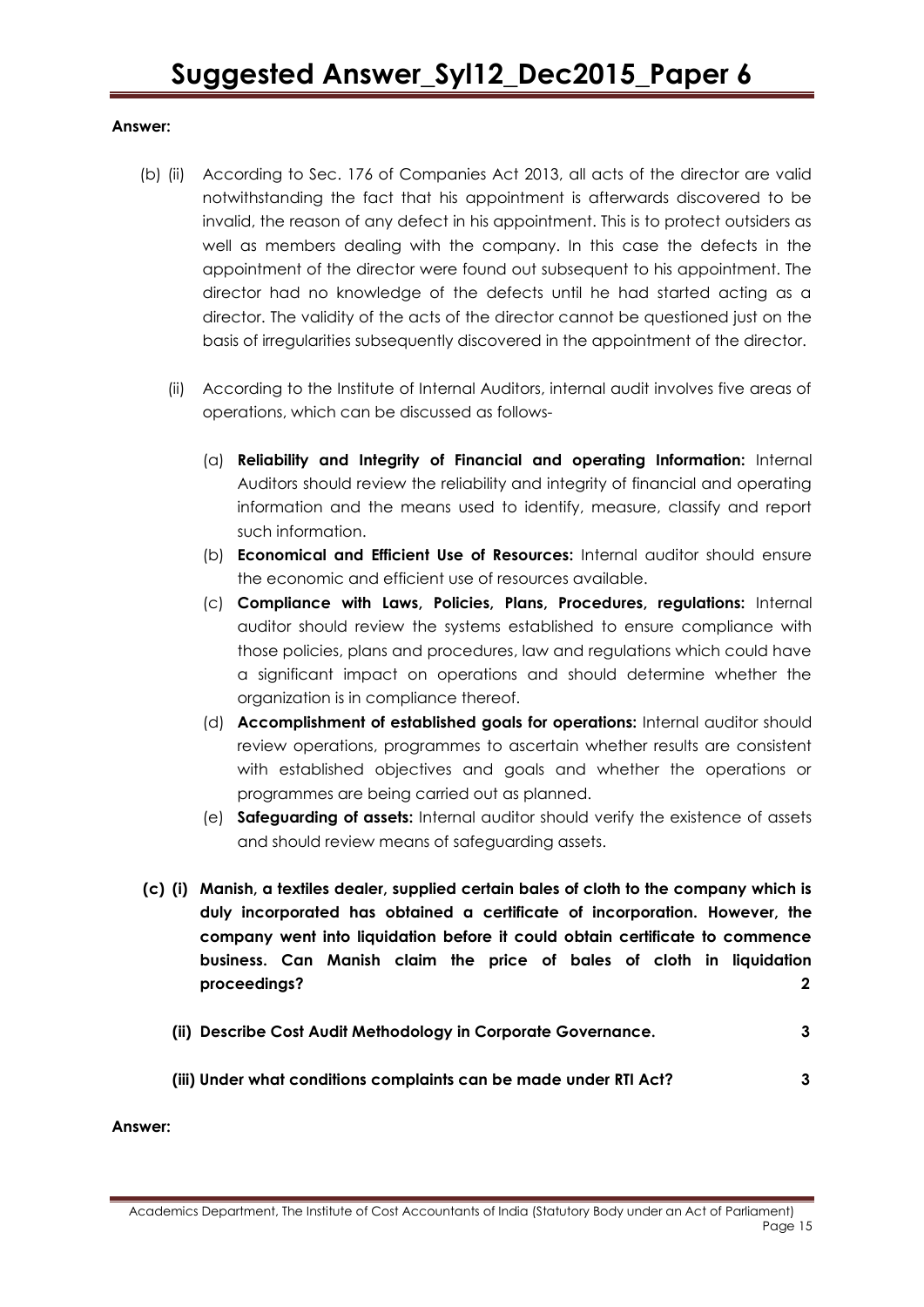(c) (i) No, as all contracts, after incorporation but before obtaining certificate to commence business are provisional and not binding on the company till such certificate is obtained.

[**Note:** The answer is given as per Section 149(4) of Companies Act, 1956, which is replaced by section 11 of Companies Act, 2013. As per Companies (Amended) Act, 2015 section 11 stands omitted]

- (ii) The cost audit methodology as structured originally under section 233B of the bill has the following two perspectives:
	- The attestation of cost structure
	- The efficiency review perspective, which is more methodology driven.

In a period of price control and administered interventions attested cost structure had a major role to play and hence the attestation perspective got the emphasis. The profession had to play a major role of verifying and validating the cost figures in the selected industries before they were submitted to the government. The efficiency review was relatively less emphasized and therefore, did not receive much impetus in the form of new auditing techniques and methodology . We now need to develop a new vision and strategy for cost audit mechanism.

With the economy moving away from being a centrally controlled model to competitive, relatively free market model, the role of cost quality and timely delivery have become the basis for survival. The role of efficiency review from angles of quality, cost and delivery has assumed utmost importance today.

(iii) lf any person is unable to submit a request to a Public Information Officer either by reason that such an officer has not been appointed by the concerned public authority; or the Assistant Public Information Officer has refused to accept his or her application or appeal for forwarding the same to the Public Information Officer or the appellate authority, as the case may be; or he has been refused access to any information requested by him under the RTI Act; or he has not been given a response to a request for information within the time limit specified in the Act; or he has been required to pay an amount of fee which he considers unreasonable; or he believes that he has been given incomplete, misleading or false information, he can make a complaint to the Information Commission.

#### **4. Answer any two questions: 8×2=16**

- **(a) (i) "The terms ethics and morals are etymologically different". Explain. 3**
	- **(ii) Explain the potential conflicts faced by a finance and accounting professional in the role of independent consultant and employee. 5**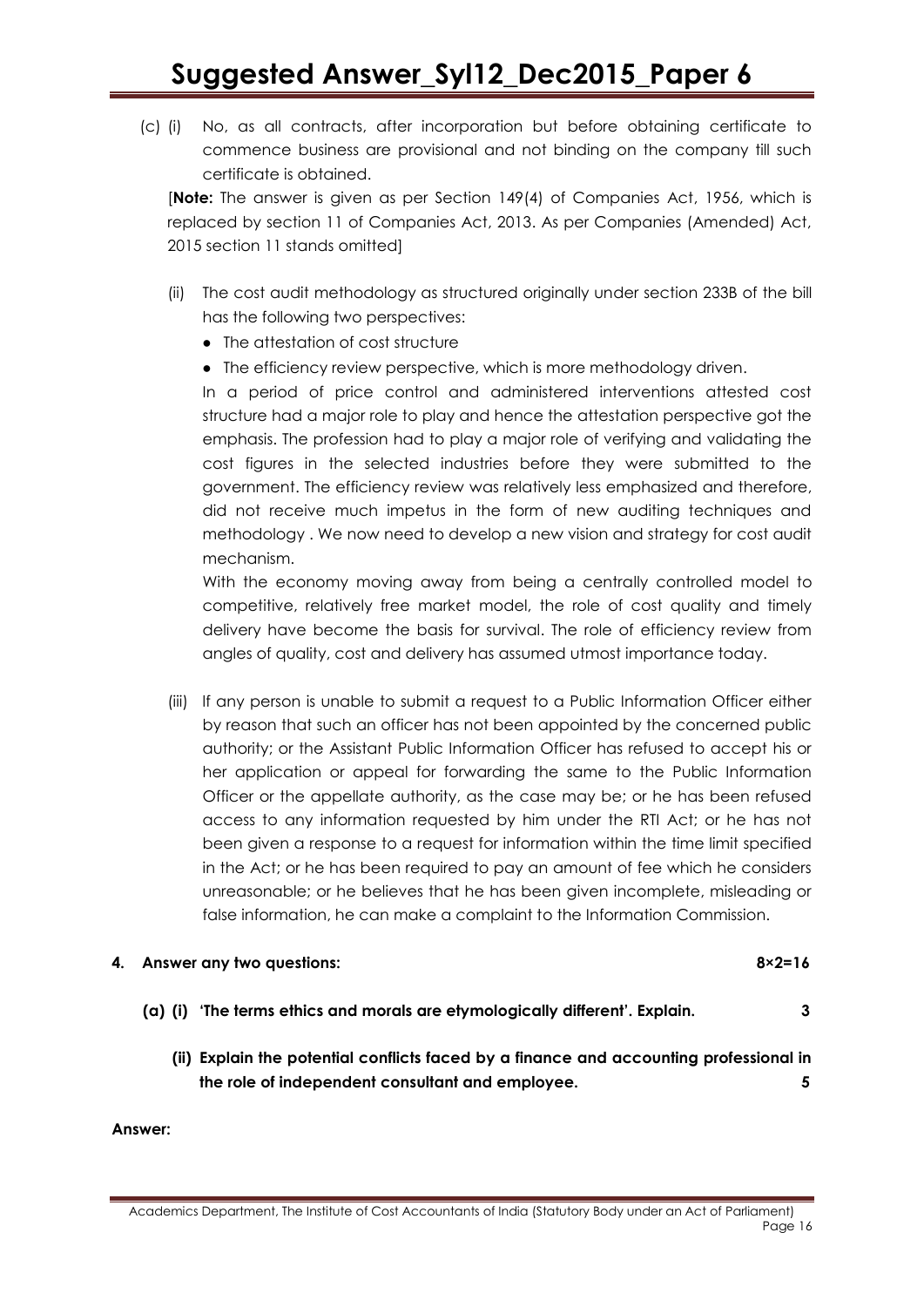4. (a) (i) The terms 'ethics' and morals are etymologically, that is, from their very roots or terms, different. The word moral(s) is derived from the Latin root moralis, which implies custom. In other words, it refers to a behavior that is accepted or rejected due to an accepted social custom. The word ethics stems from the Greek word ethikos, which attributes to a social environment, referred to as ethos or social milieu. This latter meaning embraces much more than mere custom. It refers to everything that is part and parcel of society and not just what is allowed or forbidden. Morality is more concerned with the norms, values and beliefs embedded in social processes which define what is right or wrong for an individual or community.

> Another point of difference between the two refers to their usage in ordinary language. For instance, a lawyer defending an alleged rapist would accuse the victim as "morally fallen" and not as "ethically fallen". On the other hand, a committee that is formed to probe the behavior of the members of Parliament would be called "ethics committee", not "moral committee". The meaning of the word is in its usage. Thus, both these terms have their unique characteristics and applications.

- (ii) A finance and accounting professional has a professional obligation to comply with certain fundamental principles. A 'conflict of interest' arise where the professional have to decide between compliance with principles and actions which are beneficial to the business organization at large.
	- A. In the role of an Independent Consultant:
		- A finance and accounting professional in public practice should take reasonable steps to identify circumstances that could pose a conflict of interest. Such circumstances may sometimes even give rise to threats to compliance with the fundamental principles.
	- B. In the role of an employee
		- A finance and accounting professional working as employee, should support the legitimate and ethical objectives established by the organization and the rules and procedure drawn up in support of those objectives. He may be pressurized to act or behave in ways which directly or indirectly threaten the fundamental principles. Such pressure may be:
		- (A) Explicit or implicit,
		- (B) From a Manager, director or any other concerned person.

A finance and accounting professional may face pressure to:

- (i) Act contrary to law or regulation
- (ii) Act contrary to technical or professional standards.
- (iii) Facilitate unethical or illegal earnings management strategies
- (iv) Lie to, or otherwise intentionally mislead
- (v) Issue, or otherwise be associated with, a financial or non-fictional report, that materially misrepresents the facts.

### **(b) (i) State the evolution of ethics. 3**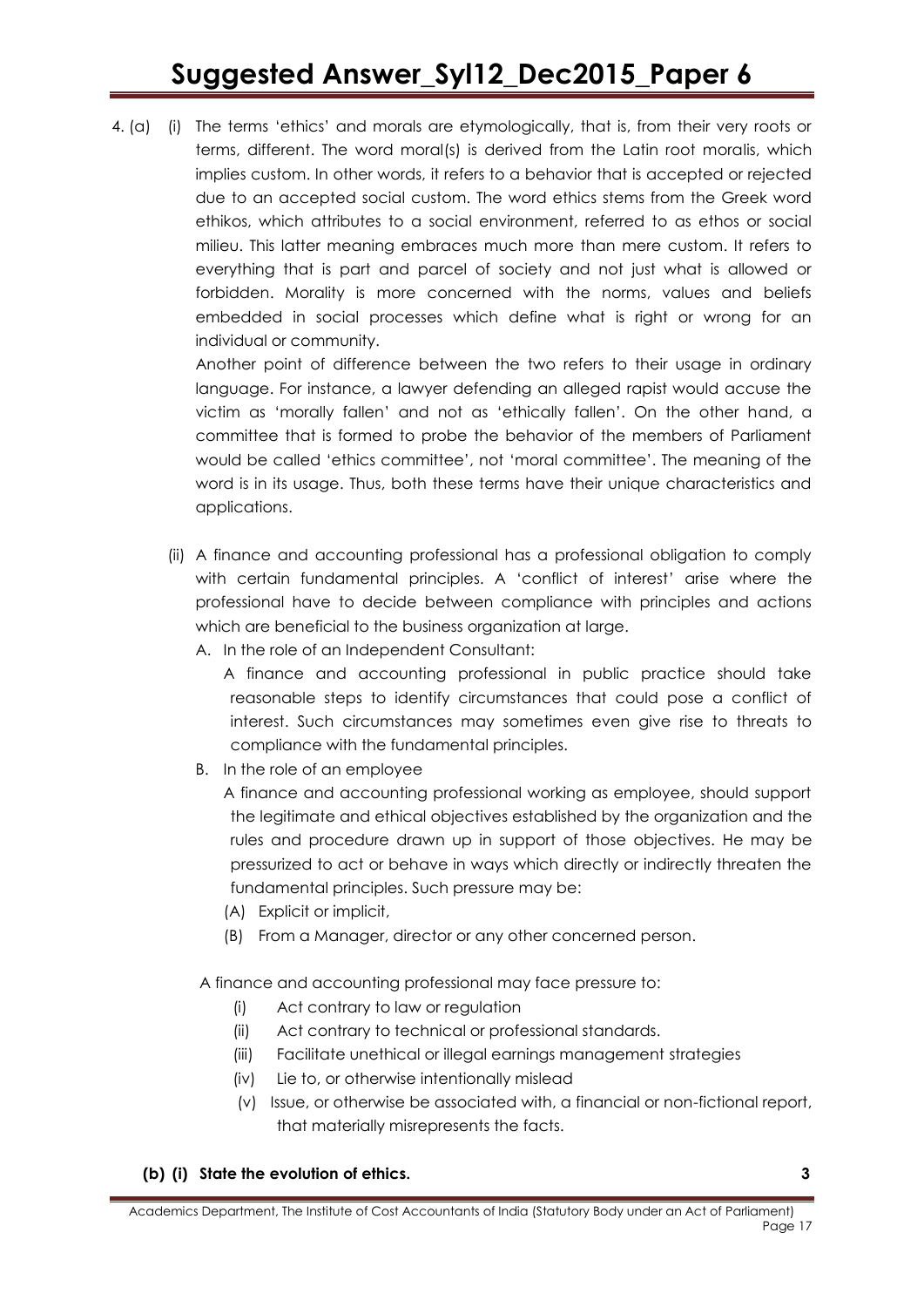**(ii) Explain two broad categories of safeguards created by business enterprise to eliminate threats. 5**

#### **Answer:**

- (b) (i) Social conduct has evolved along with the evolution of society. When our elders tell us "Do not cheat", they are referring to a social code of conduct. Social conduct has developed in society over hundreds of years. The codes of conduct have been passed down from generation to generation, and there is a pattern to the evolution of such codes. Acceptable behaviour is promoted and elevated as a social value, and unacceptable behaviour is rejected and condemned. The laws of country are based on the customs or moral codes of its society. Penalties are prescribed for bad actions, actions that contradict the established laws. The laws are a measure against those people who cross the limits of the code of social conduct, and ensure that good citizens are protected from the negative consequences of the law-breakers. The object of the social codes of conduct is to maintain, promote and elevate harmonious relationships.
	- (ii) It is important to have safeguards created by the Finance and Accounting profession, to identify or deter unethical behavior. Such safeguards to eliminate or reduce threats may classified in two broad categories:
		- Safeguards created by the Finance and Accounting profession, Legislation or Regulation.
		- Safeguards in the work environment.
		- (A) Safeguards created by the Finance and Accounting profession, Legislation or Regulation:
			- Educational, training and experience requirements for entry into the profession.
			- Continuing professional development requirements.
			- Corporate Governance Regulations.
			- Professional standards.
			- Professional or regulatory monitoring and disciplinary procedures.
			- External review of reports by a legally empowered third party.

(B) Safeguards in the work environment:

- The employing organization's ethics and conduct programs.
- Employing competent staff.
- Strong internal controls.
- Appropriate disciplinary processes.
- Leadership or cultivating ethical behavior to encourage employees to act in ethical manner.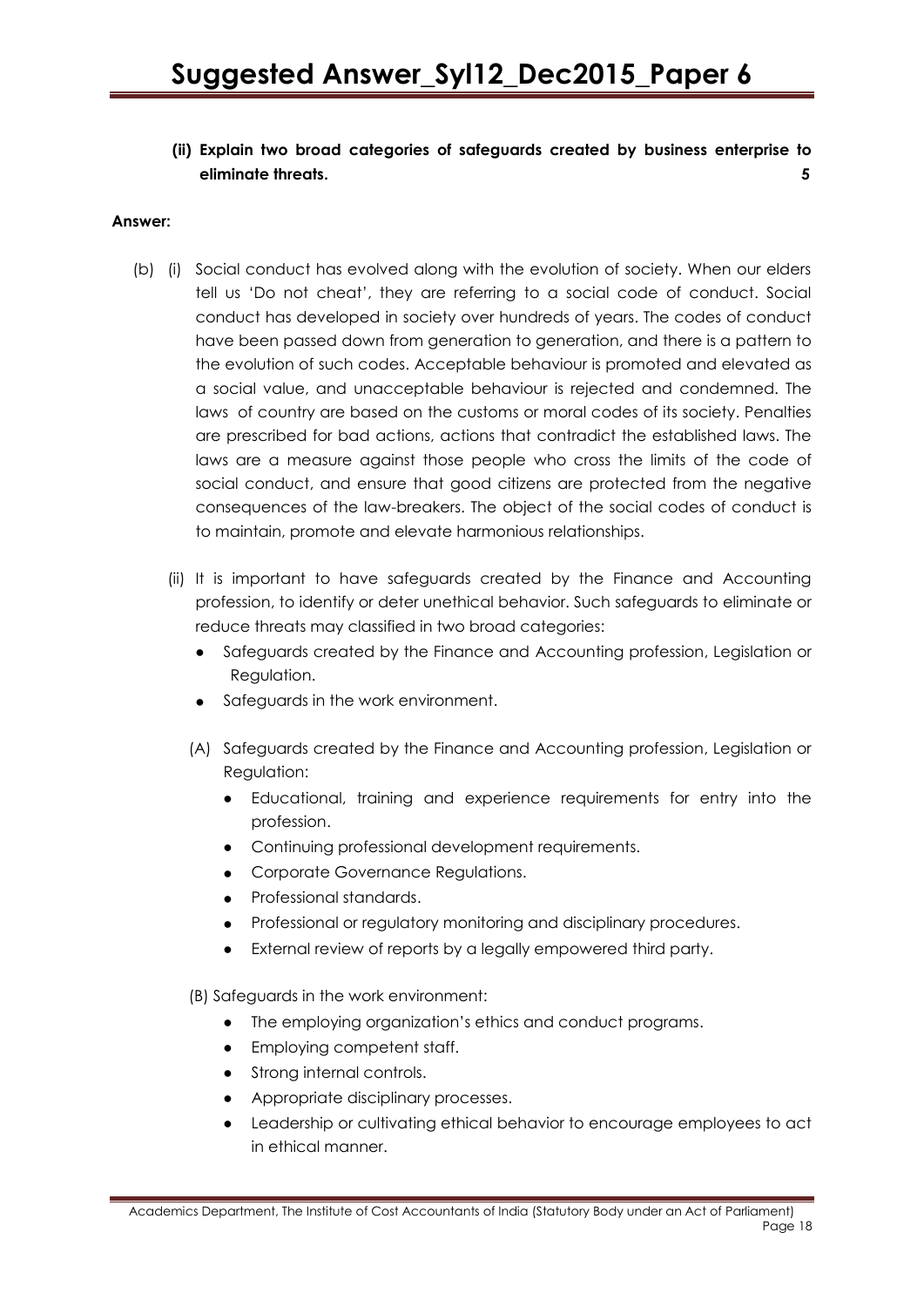- Policies and procedures to implement and monitor the quality of employee performance.
- Timely communication of organisation's policies and procedures.
- Employee training and education on policies and procedures.
- Encourage employees to communicate ethical issues without fear of retribution, organisation"s system of corporate overview.
- **(c) (i) "Fairness and honesty are the pillars of success in business". Comment. 4**

### **(ii) What is meant by Conflicts Resolution Process? What steps should be taken to resolve the conflict issues? 4**

#### **Answer:**

(c) (i) The success of the business depends very much on fairness and honesty in the business. Fairness and honesty are at the heart of the business ethics and relate to the general values of decision makers. At a minimum, business professionals and persons are expected to follow all applicable laws and regulation. Even then, they are expected not to harm customers, employees, clients or competitors knowingly through deception, misrepresentation, coercion or discrimination. One aspect of fairness and honesty is related to disclosure of potential harm caused by product use. Another aspect of fairness relates to competition. Although numerous laws have been passed to foster competition and make monopolistic practices illegal, companies sometimes gain control over markets by using questionable practices that harm competition.

Rivals of Microsoft, for example, accused the software giants of using unfair and monopolistic practices to maintain market dominance with its Internet explorer browser.

These aforesaid examples show that fairness and honesty pay in the long run; they secure the stability of the business and overall reputation in the business world. Therefore we may say that fairness and honesty are the pillars of success in the business.

(ii) A finance and accounting professional should determine the appropriate course of action and weigh the consequences of each possible course of action. If the matter remains unresolved, the professional should consult with other appropriate persons within the firm and if required, with persons responsible for governance of the organisation (e.g. Board of Directors).

The following steps are suggested to resolve the issues:

(a) **Documentation:** He should document the substance of the issue and details of any discussions held or decisions taken, concerning that issue.